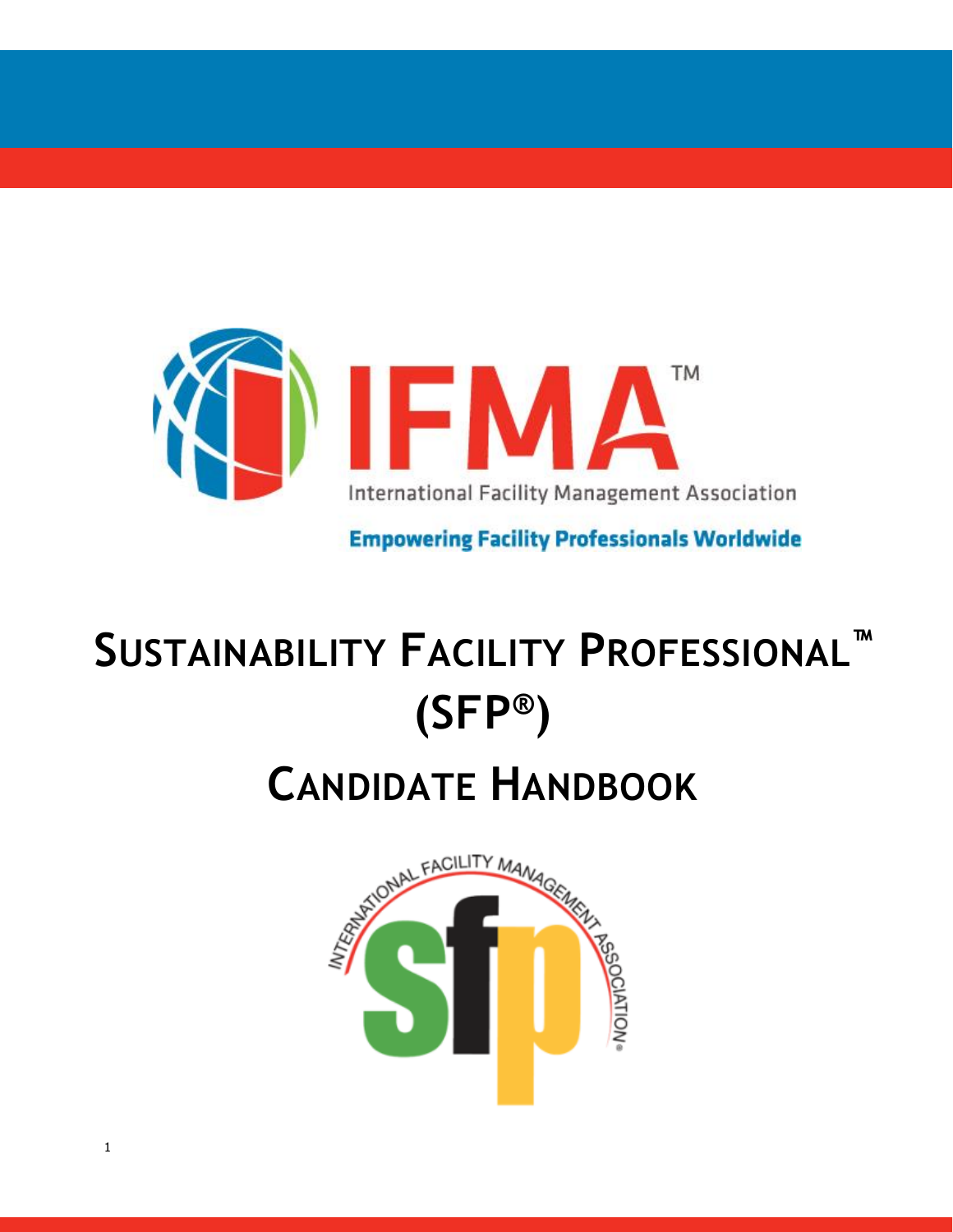# **SFP Contact Information**

To contact the IFMA Credentials Department:

281-974-5632, 281-974-5669

[credentials@ifma.org](mailto:credentials@ifma.org)

To access the online Credentials Application and Maintenance Program (CAMP) in order to complete the SFP Application:

<https://www.ifma.org/credentials/manage-my-credentials/>

To download the CAMP User's Guide:

[CAMP User's Guide \(.pdf\)](https://ifmacdn.azureedge.net/sfcdn/docs/default-source/marketing/pd-pages/camp2-user-39-s-guide_v0321_final.pdf?sfvrsn=2)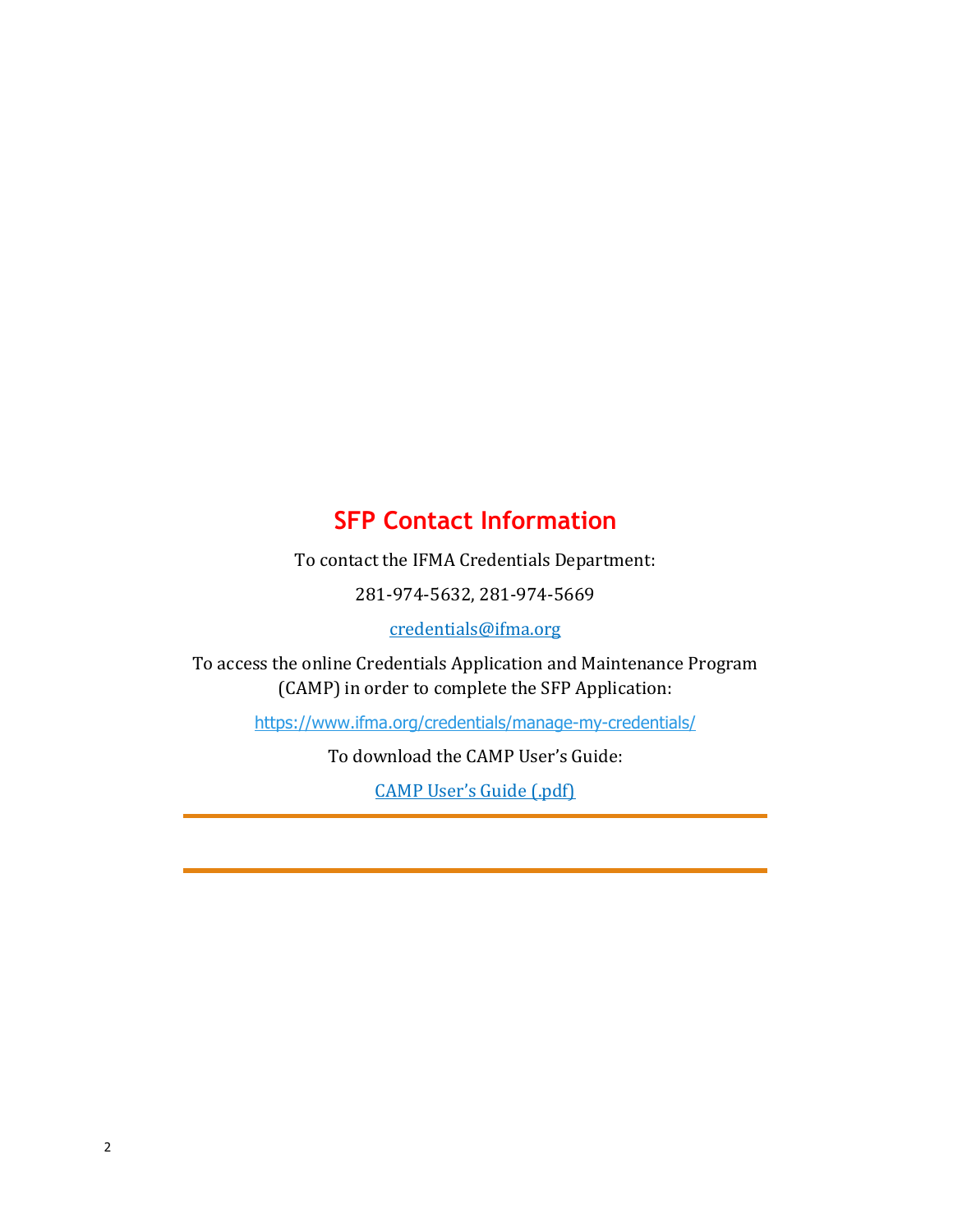# **Table of Contents**

| <b>Forms and Documents</b> |  |
|----------------------------|--|
| <b>CAMP</b> System         |  |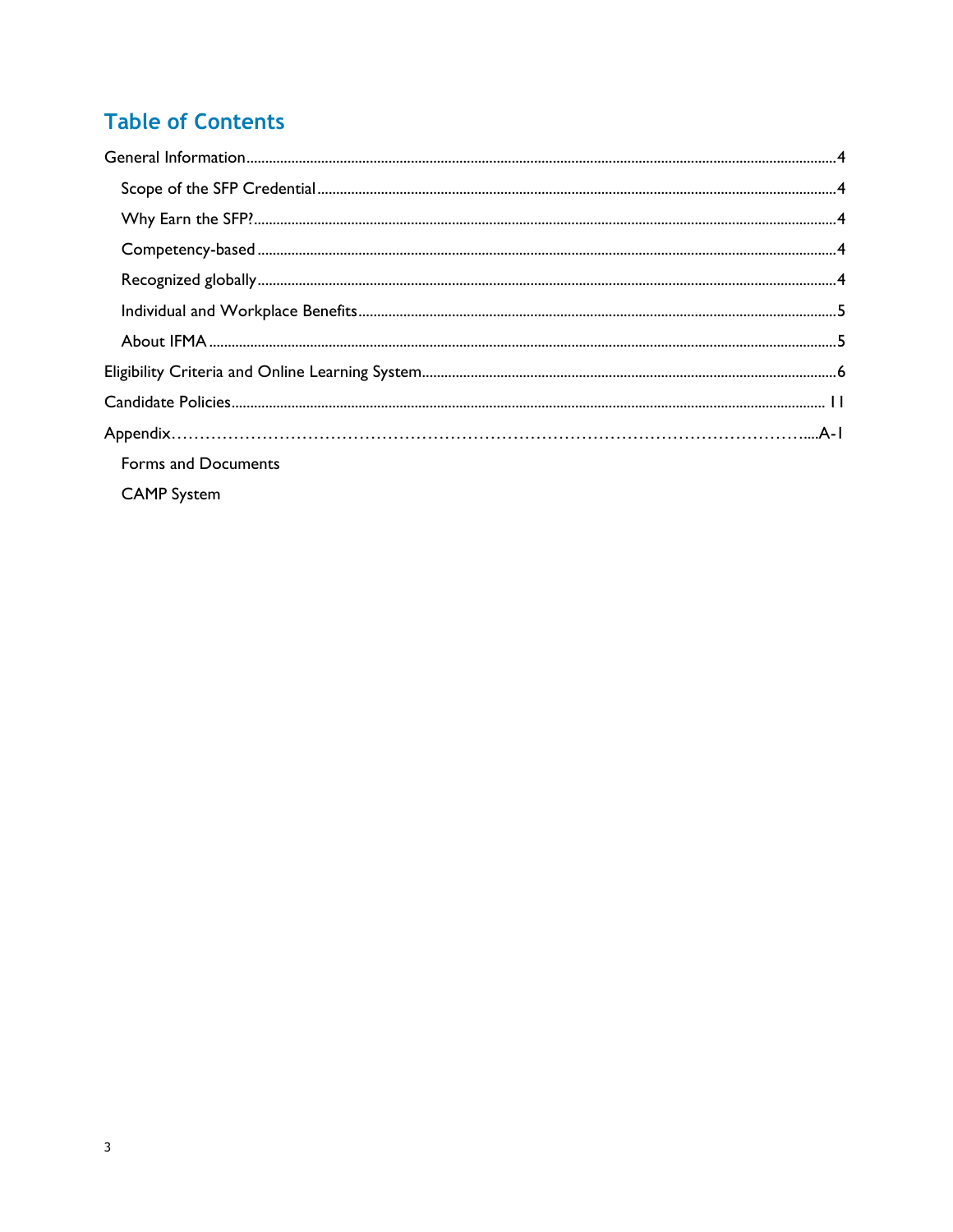# <span id="page-3-0"></span>**GENERAL INFORMATION**

## <span id="page-3-1"></span>**SCOPE OF THE SFP CREDENTIAL**

Earners of the globally recognized Sustainability Facility Professional™ (SFP®) have demonstrated competence in the foundational competencies of facility management (FM) by the ability to pass the final assessments of the four foundational competencies of the FM body of knowledge. These include:

- ➢ Strategy and Alignment
- $\triangleright$  Managing Sustainable Facility
- <span id="page-3-2"></span> $\triangleright$  Operating Sustainable Facility

SFPs work in many different industries (i.e. healthcare, retail, corporate, government, non-profit, etc.) and manage sustainability for various types of facilities (i.e. hospitals, schools, hotels, office buildings, etc.). The Sustainability Facility Professional™ (SFP®) is a knowledge-based credential that will help to accelerate an FM's transition into sustainability.

## **Why Earn the SFP?**

- <span id="page-3-3"></span>• Internationally recognized and industry-trusted for over 10 years, the SFP goes where you go.
- IFMA is an ANSI Accredited Program Certificate Issuer Accreditation Number 1057.
- No pre-requisites and no renewal costs. Once earned, you're an SFP for life!
- The SFP is brought to you by IFMA, a non-profit organization that grows by empowering facility professionals worldwide.

## **COMPETENCY-BASED**

<span id="page-3-4"></span>IFMA's Sustainability Facility Professional (SFP®) designation is a knowledge-based credential for FM professionals and industry suppliers looking to increase their depth-of-knowledge of sustainability. By earning the SFP credential, you will join over 1200 professionals worldwide who have improved their knowledge, enhanced their skills, and gained immediate credibility with employers, clients and peers. These specialists are able to incorporate sustainability concept to increase the triple bottom-line of their facilities.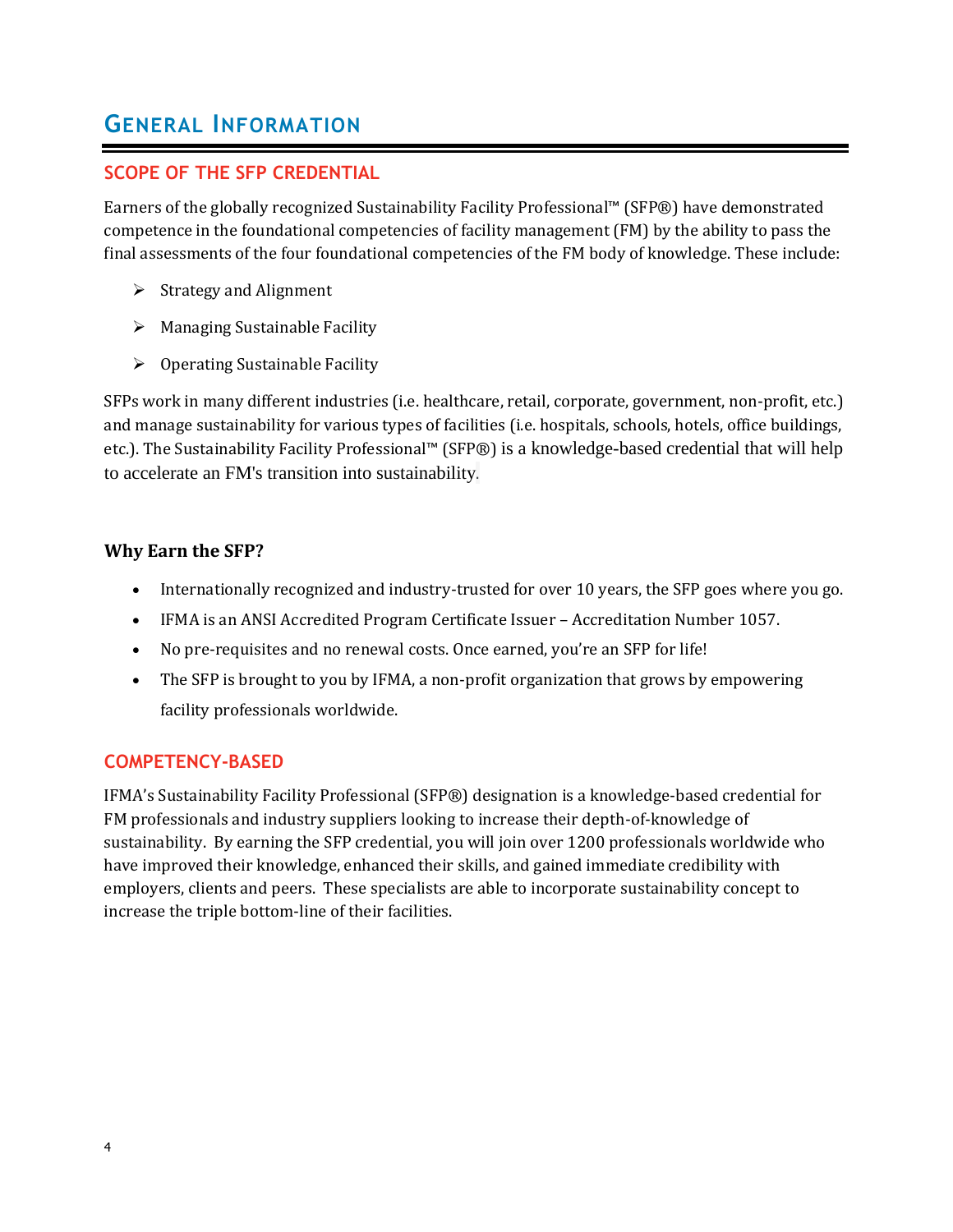## **RECOGNIZED GLOBALLY**

The SFP is a global credential with SFPs currently in 49 countries worldwide.



## <span id="page-4-0"></span>**INDIVIDUAL AND WORKPLACE BENEFITS**

The credibility and recognition that come with earning the SFP benefits both the individual who earns the credential and the organizations that employ the SFP.

| <b>Distinguish the FM</b>                            | Stay competitive in today's job<br>market.                              |
|------------------------------------------------------|-------------------------------------------------------------------------|
| <b>Investent in the Future</b>                       | • SFPs are able to impact the triple<br>bottom line of their facilities |
| <b>Establish standards</b>                           | • SFPs practice global professional<br><b>FM</b> standards              |
| <b>Demonstration of</b><br>leadership and initiative | • The SFP credential is a tangible<br>sign of success and expertise.    |

## <span id="page-4-1"></span>**ABOUT IFMA**

5 Founded in 1980, IFMA is the world's largest and most widely recognized international association for facility management professionals, supporting 24,000 members in 105 countries. IFMA's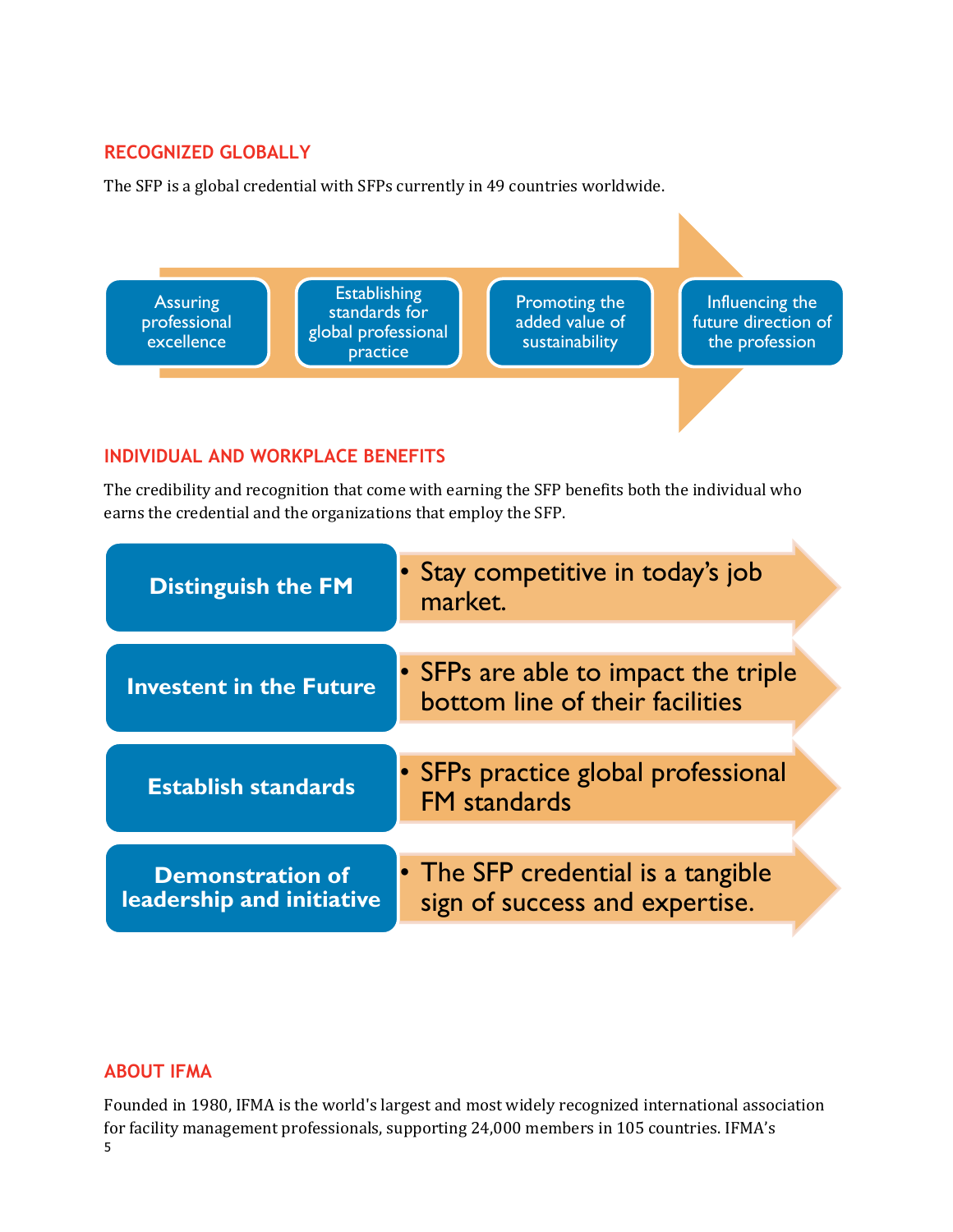Sustainability Facility Professional™ (SFP®)credential is globally recognized as a standard for distinguishing the achievements of sustainability facility management as well as reinforcing the association's claim for facility management.

# <span id="page-5-0"></span>**ELIGIBILITY CRITERIA**

#### **EDUCATION AND WORK EXPERIENCE**

There are no prerequistes for the SFP Learning System. Candidates who have some background in FM, however, have an advantage in completing the program.

In order to apply for the credential, the candidate must complete the 3 modules and pass the final assessments of each

# **ONLINE LEARNING SYSTEM**

[https://www.ifma.org/credentials/facility-management-professional-SFP/](https://www.ifma.org/credentials/sustainability-facility-professional-sfp/)

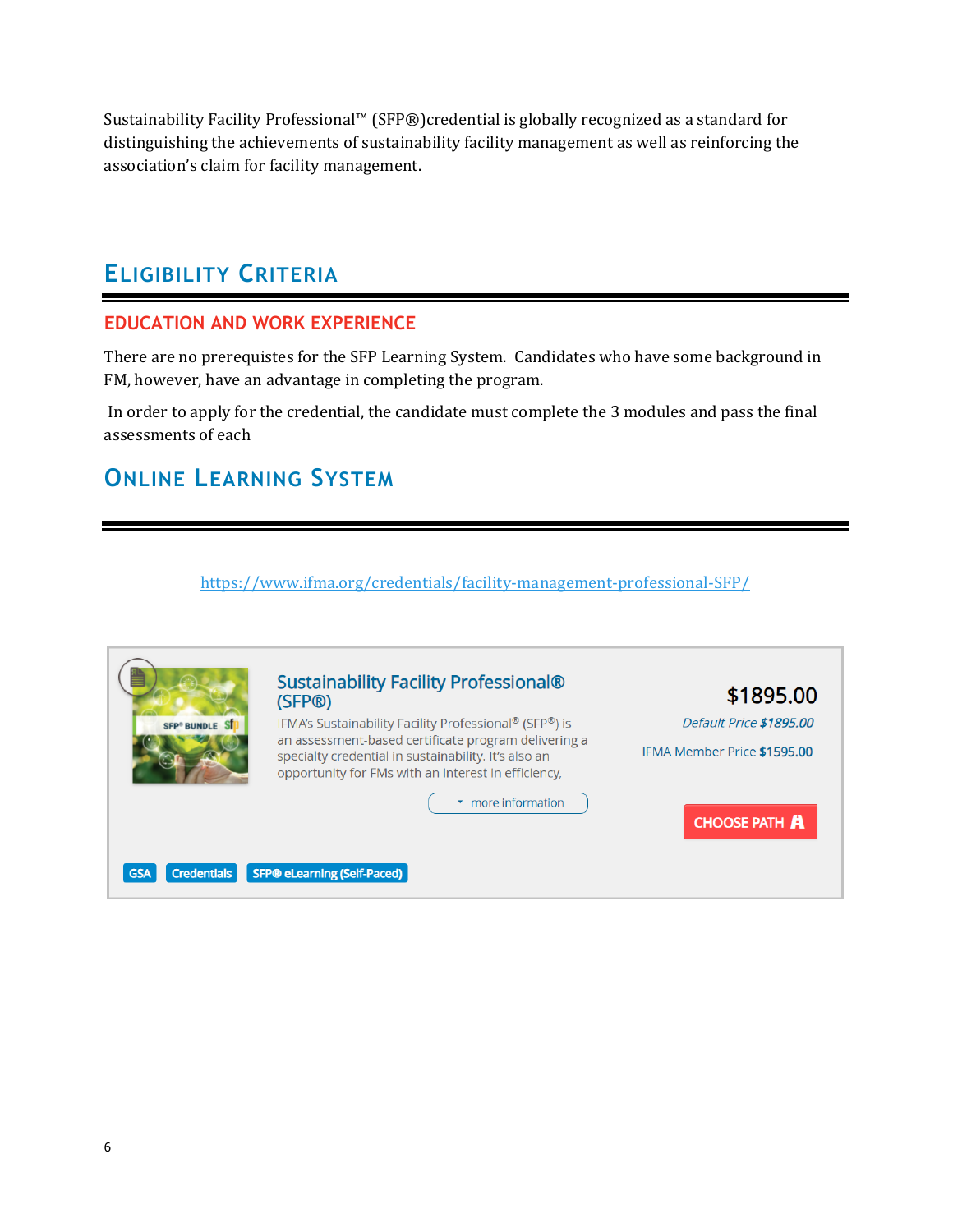# **CANDIDATE PROCESS FOR EARNING THE SFP**



## **1. Purchase the SFP Learning System**

The system can be purchased in digital form only or may include hard copy manuals.

#### **2. Study each of the three modules**

Candidates should prepare for final assessments by studying each of the modules and utilizing the online study aids provided with the program.

#### **3. Take and pass each final assessment for the modules**

Candidates will have three opportunities to take and pass the final assessment. Once there are three unsuccessful attempts, the program will be locked for 30 days to allow the candidate to review and study the material before attempting another assessment.

All applications MUST be completed online using the IFMA Credential Application and Maintenance Program (CAMP) found at [https://www.ifma.org/credentials/manage-my-credentials/.](https://www.ifma.org/credentials/manage-my-credentials/) Candidates using CAMP for the first time should read the [CAMP User Guide](https://ifmacdn.azureedge.net/sfcdn/docs/default-source/marketing/pd-pages/camp2-user-39-s-guide_v0321_final.pdf?sfvrsn=2) for instructions.

If you are a member of IFMA, a past member of IFMA, OR have ever set-up an IFMA username and password to purchase something as a nonmember, **you should use the same username and password to log into CAMP**. If you do not recall your username and password but believe one was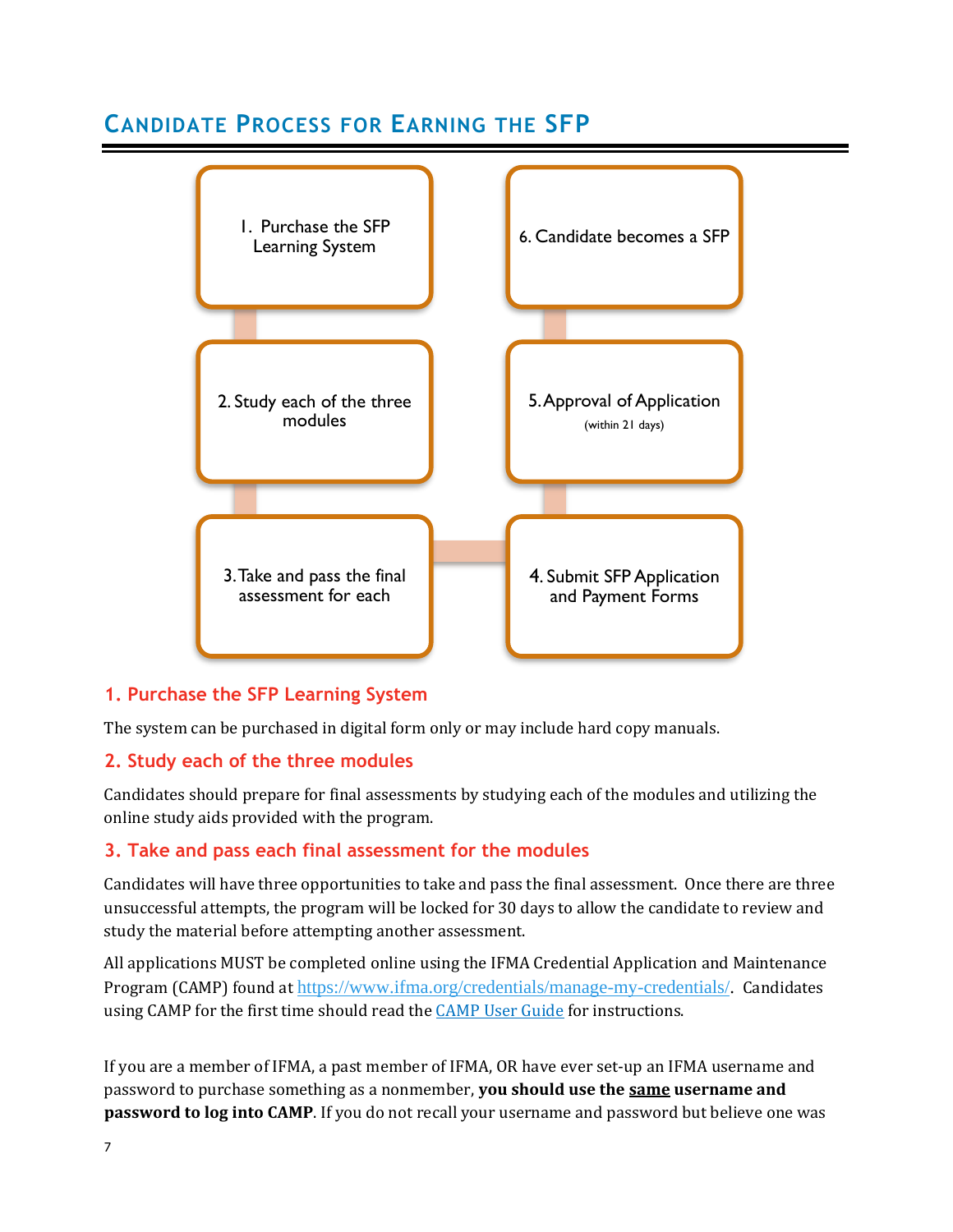set-one up in the past, it will be necessary to contact IFMA by calling +1-713-623-4362 or emailing [credentials@ifma.org](mailto:credentials@ifma.org) to obtain the required login information.

If you have never set-up a username or password with IFMA, you can simply go to <https://www.ifma.org/credentials/manage-my-credentials/> choose the "CAMP" button in the middle of the page > and follow the directions for "registration" to create a username and password. If you encounter any issues, please email **credentials@ifma.org** for assistance.

# **4. Submit the Application and Payment**

To complete the application process, the SFP Application Payment Form must be completed, submitted, and confirmed.

Tiered pricing for the SFP application is regionally based. The country associated with your home address determines the applicable fee. **Your demographic information must be correct in your IFMA.org/ My IFMA account in order for the demographics to transfer into CAMP.**

| <b>Tier</b> | <b>Application Fee in USD</b>       |  |  |
|-------------|-------------------------------------|--|--|
| 1           | \$140 member / \$250 non-member     |  |  |
| 2           | \$112 member / \$200 non-member     |  |  |
| 3           | \$87 member / \$155 non-member      |  |  |
| $YP*$       | Young Professional Membership \$115 |  |  |
| $GSA*$      | \$124.63                            |  |  |

\*GSA fees applicable to U.S. Federal Agency Employees eligible for GSA pricing.

\* Young Professional Members that are under 35 years of age are eligible.

#### **Payment Options**

- If the exam payment has been **pre-paid by an employer**, the candidate should choose the "PO" option and in the PO# field, enter the name of the employer and indicate "prepaid".
- If the employer or candidate is paying for the application fee by **check**, the candidate should complete the form choosing **"Pay with Check."** Request that an invoice be sent for the employer by the credentials team, and the application will be processed once payment is received.
- If either the employer or the candidate is paying the application fee by **credit card**, **"Pay Fees"** should be chosen and the prompts followed to process the payment. Credit card payments are processed immediately and the application moves into the approval queue.

# **5. Approval of Application**

After submitting your application and payment online, the approval process can take up to 21 days.

## **6. Obtain Certificate**

A paper certificate shall be issued to all credential holders who pass the exam, and shall include the following: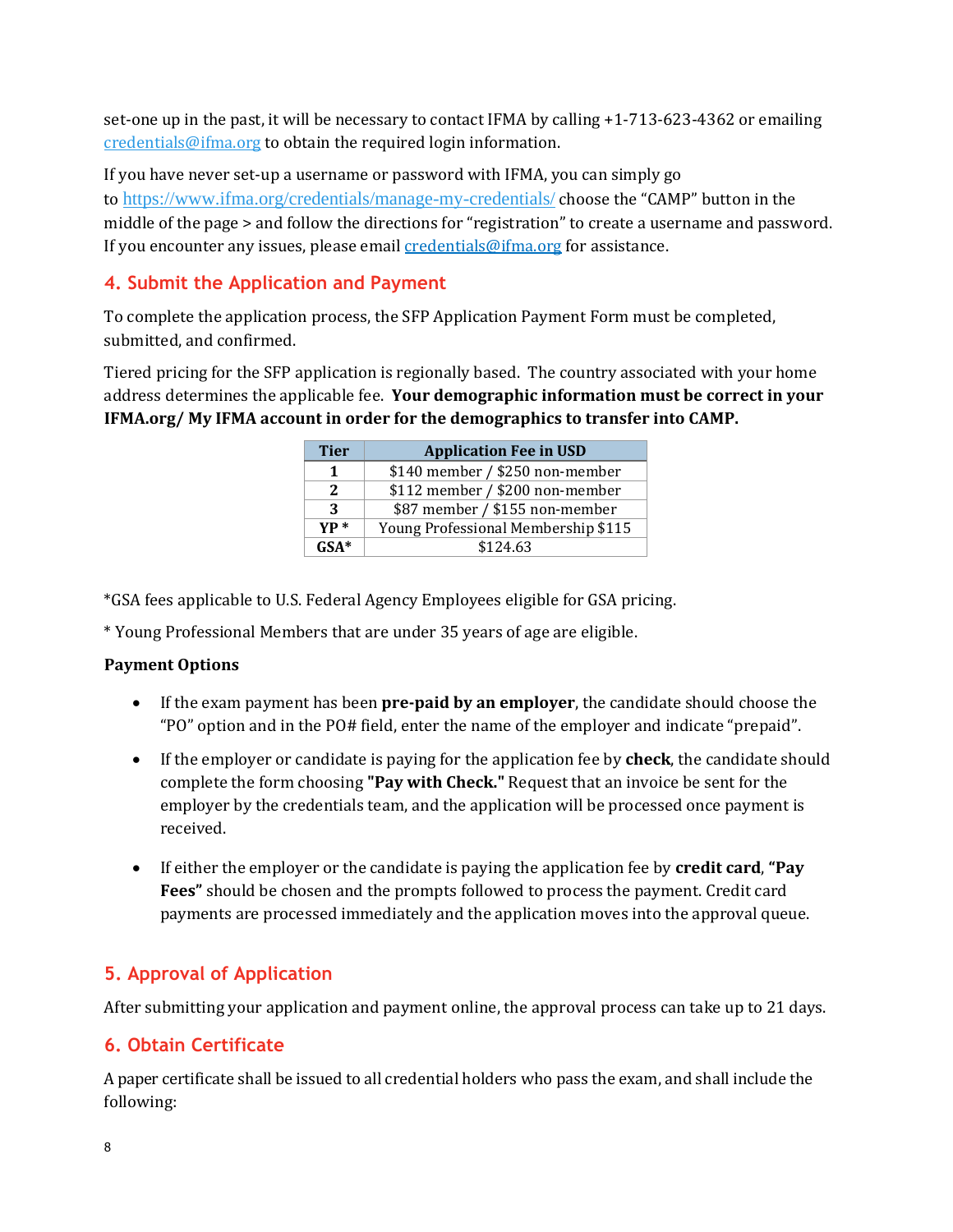- Credential holder's name
- Credential holder's ID number and credential serial number
- IFMA as the certification issuer
- Signature of Certificate Commission Chair

• Credentials program title

The certificate is the sole property of IFMA and must be returned if certificate status is suspended or revoked.

A secure digital badge will be issued to credential holders as well as instructions for claiming the badge.

Candidates who have earned the SFP® certification must abide by IFMA's policy concerning the use of the designation for various purposes including logos and trademarks. Additionally, all credential holders shall be listed in IFMA's Public Credentials Registry. If the SFP credential is cancelled by the SFP governing body for non-adherence to the SFP Code of Conduct, the candidate will not use the designation or logo in any way. Violation may be cause for legal action.

## <span id="page-8-0"></span>**Candidate Fairness Policies**

#### **Special Accommodations**

The Certificate Commission complies with the Americans with Disabilities Act (ADA) which requires that the program is offered in a manner that is accessible to candidates with disabilities. This may require reasonable modifications.

If you are seeking special accommodations, you must contact the Credentials Manager and submit a request form for accommodations (see appendix). To request accommodations, you and your health care provider will each need to complete one form, the Candidate Form: *Request for Special Exam Accommodation* and the Provider Form: *Request for Special Exam Accommodation-Physician Statement*, to document the disability and the need for accommodation. These forms can be found in the applicant record in CAMP. Diagnosis of the condition requiring accommodation, must have been made in the last four years.

There is no additional charge for special accommodations. Each request will be evaluated individually by IFMA. The candidate will be contacted by email regarding the approval status of the accommodations request.

#### **Nondiscrimination**

IFMA adheres to the principles of fairness and due process, and endorse the principles of equal opportunity.

IFMA credentials programs shall not discriminate or deny opportunity to anyone on the grounds of gender, age, religion, national or ethnic origin, marital status, veteran status, sexual orientation or disability.

It is essential that an equal opportunity for success is provided to every participant in each program, and that no person or group is given special treatment in the attainment and continuation of any credential.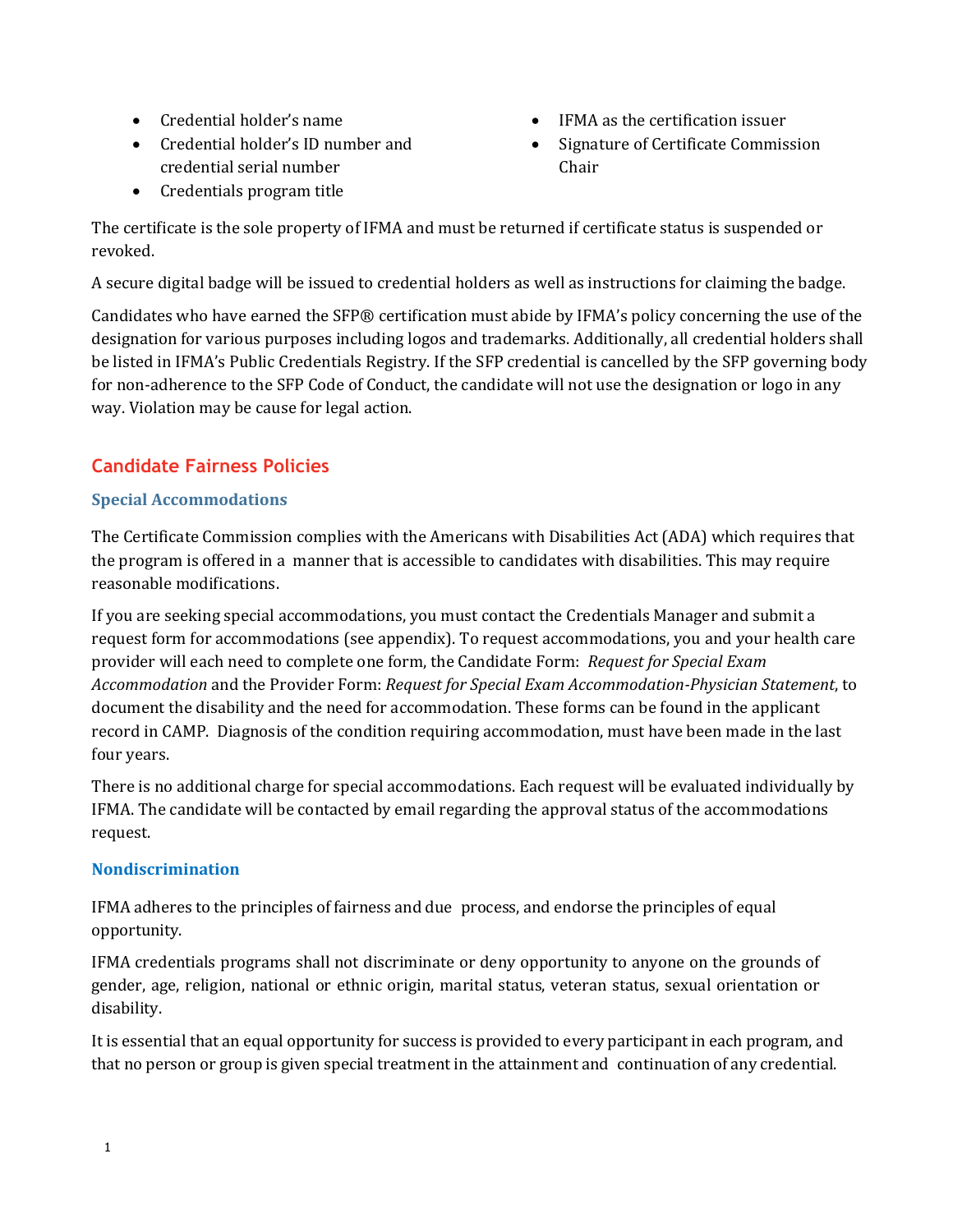#### **Program Complaints and Feedback**

#### **Complaints Definition**

Individuals with feedback regarding the assessment process, personnel or other elements of the credentials process are encouraged to discuss these with the individuals involved to try to resolve the matter informally. In some cases, however, informal resolution is not possible, and individuals may wish to file a formal complaint.

A complaint is a formal request pertaining to a grievance in the assessment process, personnel or other elements of the credentialing process.

A complaint shall be submitted in writing to the credentials staff within 30 days of the incident's occurrence. The written submission shall include sufficient objective evidence to substantiate the claims which will allow for a decision to be made and request the appropriate action to be taken. Dissatisfaction based on hearsay shall not be considered as a complaint. Anonymous complaints shall not be considered. The credentials staff shall confirm receipt of the complaint via email upon receipt along with a copy of the document explaining the process.

Emailed complaints should be submitted to [rhonda.hager@ifma.org](mailto:rhonda.hager@ifma.org) o[r credentials@ifma.org.](mailto:credentials@ifma.org) 

Mailed complaints should be addressed to:

Credentials Department c/o IFMA 800 Gessner Road, Suite 900 Houston, Texas 77024-4257

#### **Security Policies**

#### **Privacy: Confidentiality and Security of Individual Information**

IFMA shall safeguard the privacy of individuals and shall hold in confidence and in a secure manner the information obtained in the course of credentials program activities, including those of all volunteers and contractors acting on its behalf.

Information about an individual shall not be disclosed to a third party by IFMA personnel without the written consent of the individual. Where the law requires information to be disclosed to a third party, the individual shall be notified of the information provided.

Requests for verification of progress in attaining credentials shall be provided only to the participant, unless his/her permission is granted in writing allowing release to others. Progess information shall be provided in writing and/or electronically.

Requests by any person for verification of an individual's credential status may be responded to by phone, online or in writing. Only an indication of whether an individual has a valid credential, the candidate ID number, and issuance/expiration date shall be provided; the status of in-progress or unsuccessful participants is not disclosed; even the fact that an application has been submitted shall not be disclosed.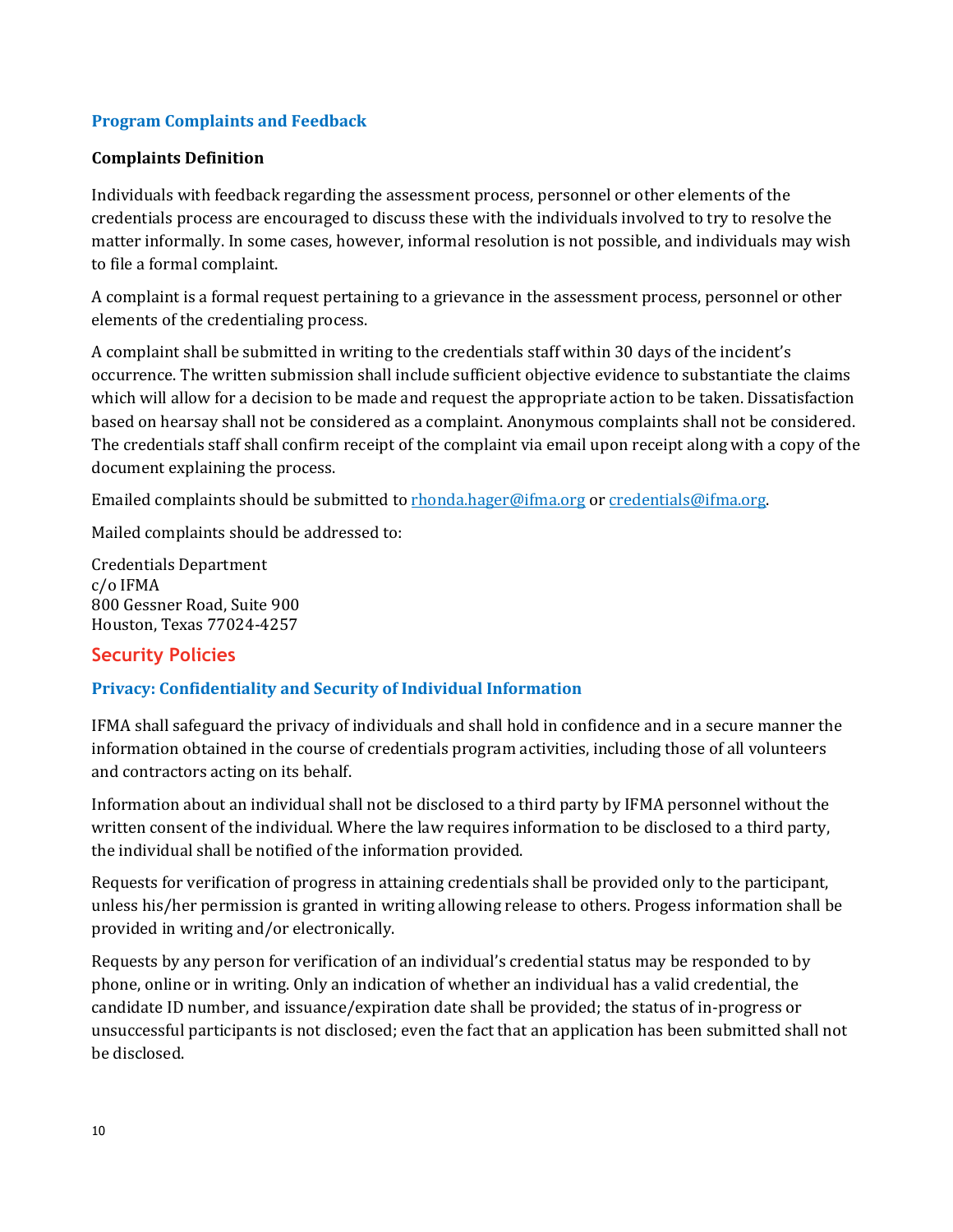#### **Confidentiality and Security of Assessment Instruments and Scoring Keys**

To ensure the security of the examination, all assessment materials are confidential and will not be released to any person or agency. IFMA shall safeguard the assessment instruments and scoring keys/rubrics during the course of credentials program activities at all levels of the organization, including those of all volunteers and contractors acting on its behalf. Personnel handling the assessment instruments and scoring keys shall be provided procedures for the secure handling of exams and shall attest to reading and understanding them prior to their handling of the materials.

# **Managing Bias Policies**

#### **Impartiality**

IFMA places the utmost importance on integrity and impartiality in carrying out its activities.

It is essential that an equal opportunity for success is provided to every candidate in each program, just as it is of paramount importance that all policies and procedures contribute to the development, oversight, evaluation, and maintenance of fair and equitable credentials and assessments which advance the profession of facility management.

Responsible for ensuring impartiality in all credentials activities, the Certificate Commission shall exercise due diligence in recognizing and acting on threats to impartiality, which include but are not limited to, self-interest, activities with related bodies, relationships of personnel, financial interests, favoritism, conflict of interest, familiarity and intimidation.

The Certificate Commission shall periodically conduct a threat analysis to determine the potential, both real and perceived, of an individual or an organization to influence the certification process for their own gain.

#### **Conflict of Interest**

A conflict of interest may be defined as an interest that might affect, or might reasonably appear likely to affect, the judgment or conduct of an individual associated with the Certification Commission and its committees.

A conflict of interest may exist when the interests or concerns or potential interests or concerns of any staff member, contractor or volunteer, or any individual, group or organization to which one of these people has allegiance, may compete with the interests or concerns of the Certificate Commission and its committees, or may impair these people's independence or loyalty to IFMA's credential program and its committees.

The integrity of the Certificate Commission and IFMA's credential programs rest on the fact that stakeholders who have a specific interest do not participate in credential-related decisions from which they may benefit. This is accomplished by self-declaration of the individual as well as implementation

of policies that define conflicts of interest for the Certification Commission and the personnel associated with it, whether volunteer, staff or contractors.

The presence of, and potential for, a conflict of interest is reviewed and addressed on an ongoing basis.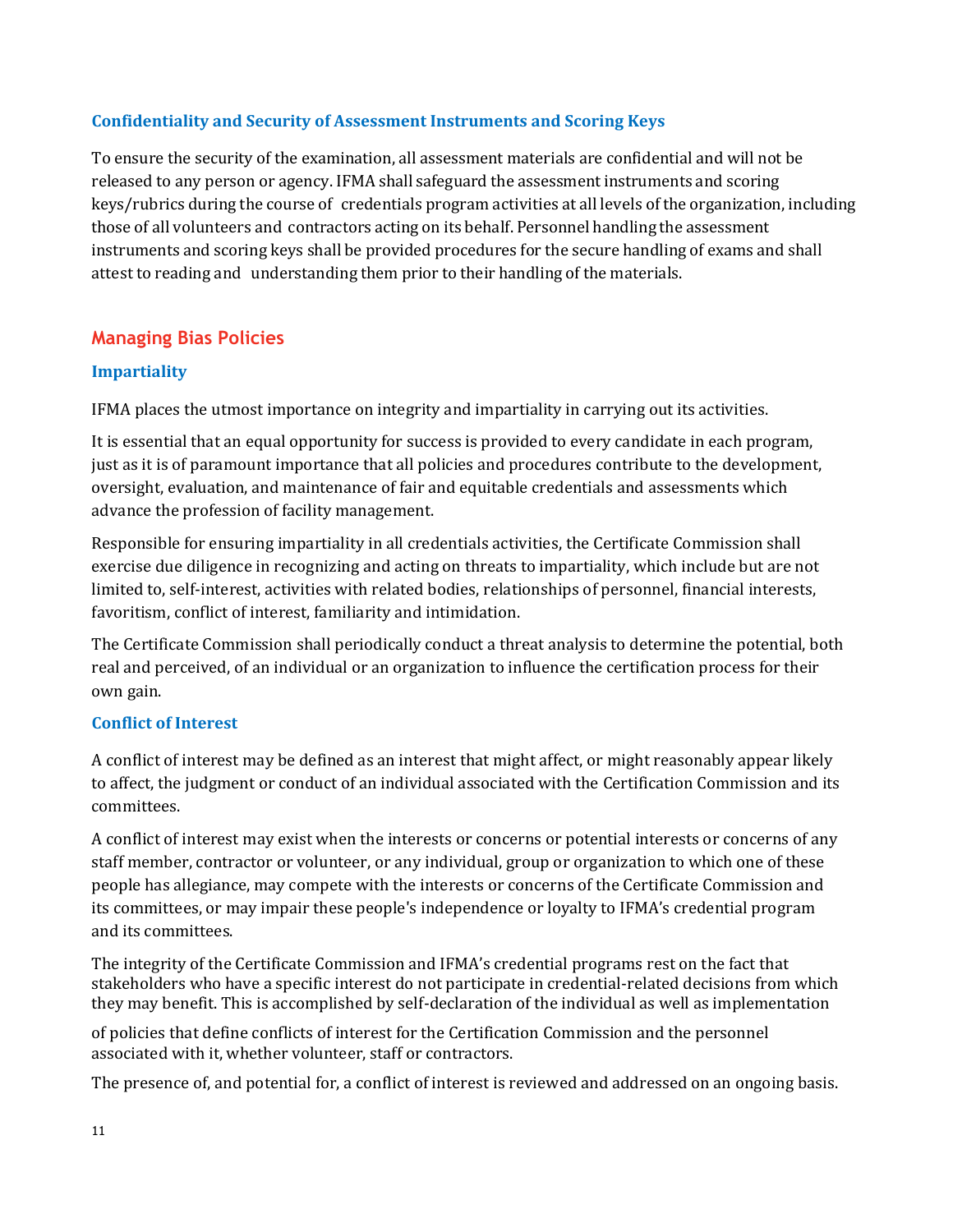## **Professional Conduct Policies**

#### **Code of Conduct**

I shall have as my primary goal developing and managing safe, human, and functional work spaces.

I shall integrate the needs of management with the needs of people in the workplace to develop and manage humane and effective work environments.

I shall have as an achievable goal maintaining objective, professional judgments. I shall not compromise this judgment by undertaking any activity, accepting any contribution or having any conflict of interest that would prevent acting in the best interest of my employer, clients, or those people for whom I provide or maintain workplaces.

I shall practice in a manner that supports the rights of employers, employees and clients, and shall not discriminate because of race, sex, creed, age, religion, disability, national origin or sexual orientation.

I shall continually seek new information to maintain and upgrade my professional skills relative to the design, construction, maintenance and management of the built environment as it relates to people and processes.

#### **Sanctions and Invalidating a Certificate**

Sanctions may be imposed and/or a certificate earned by completing IFMA's certificate requirements may be invalidated by the Certificate Commission when it has been discovered that the certification should not have been issued in the first place and/or for any of the following reasons:

- Obtaining the certification through the use of fraud or deceit or assisting another person to do so; or
- Unauthorized possession, distribution, or use of any assessment-related materials or assisting another person to do so; or
- Failure to cooperate reasonably with any disciplinary investigation by the designee or Certificate Commission; or
- Violation of the Code of Conduct for SFPs, Commission certification rules, requirements, and/or policies.

If a SFP credential is invalidated, the person previously holding the credential will cease using the designation and logo immediately. Violation may be cause for legal action.

#### **Ownership of the Certification Mark and Logo Use**

#### **Property**

The credential marks and logos are the property of IFMA. Permission to use the credential marks or logos is granted to credentialed persons at the discretion of IFMA for permissible uses only.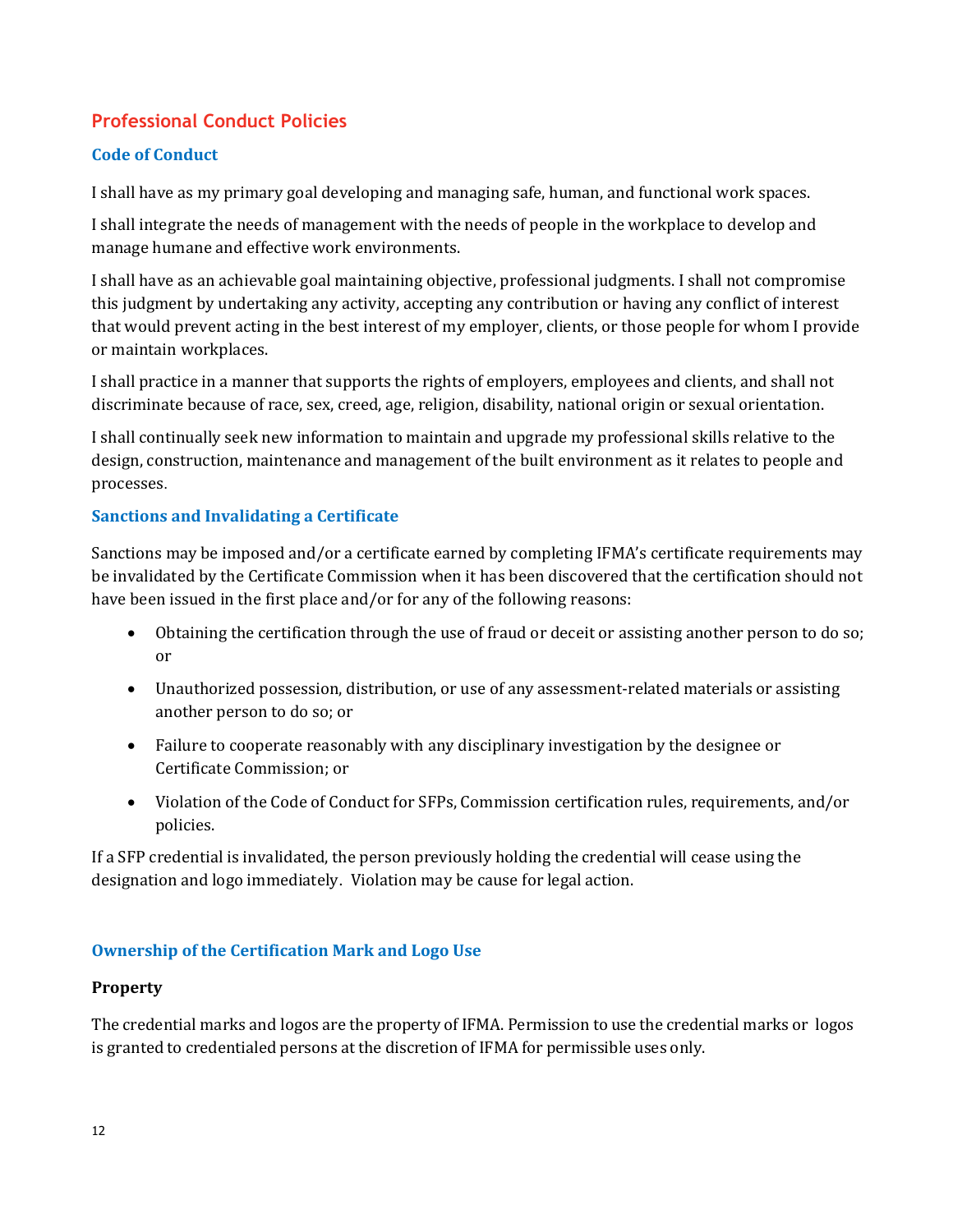#### **Persons Authorized to Use the Marks**

Use of the IFMA credential marks and logos is limited to those persons who have been granted a credential by the Certificate Commission and who satisfy all established requirements. Use of the mark and logo by individuals who have not been granted the credential with a current term of validity is expressly prohibited. Individuals may not use the credential until they have received specific written notification that they have successfully completed all requirements, and earned the credential.

#### **Non-Assignability andNon-Transferability**

Permission to use the credential mark is limited to the credential holder, and shall not be transferred to, assigned to, or otherwise used by any other individual, organization, or entity.

#### **Mark and Logo Use**

Those persons who have been granted permission to use a credential mark and logo shall do so pursuant to the rules and guidelines established by IFMA. Persons granted permission to use a credential mark and logo must familiarize themselves with the established rules and guidelines for use and must execute approved agreements setting forth such rules and guidelines for use.

After meeting all eligibility requirements and passing the examination, individuals may use Sustainability Facility Professional (SFP) credential in all correspondence and professional relations. The credential is typically used after the certificant's name following any academic degrees and licensure (e.g. Mary Smith, MBA, SFP or Mary Smith, SFP).

The IFMA marks and logo may not be revised or altered in any way. They must be displayed in the same form as produced by IFMA and cannot be reproduced unless such reproduction is identical to the mark provided by IFMA.

The mark or logo may be used only on business cards, stationary, letterhead and similar documents on which the name of the individual credentialed is prominently displayed.

The mark or logo may not be used in any manner which could bring IFMA into disrepute or in any way considered misleading or unauthorized. The mark or logo may not be used in any manner which would tend to imply a connection between any business and the credential which, in fact, may not exist. This includes any use of the mark or logo that the public might construe as an endorsement, approval or sponsorship by IFMA of a credential holder's business or any product or service thereof.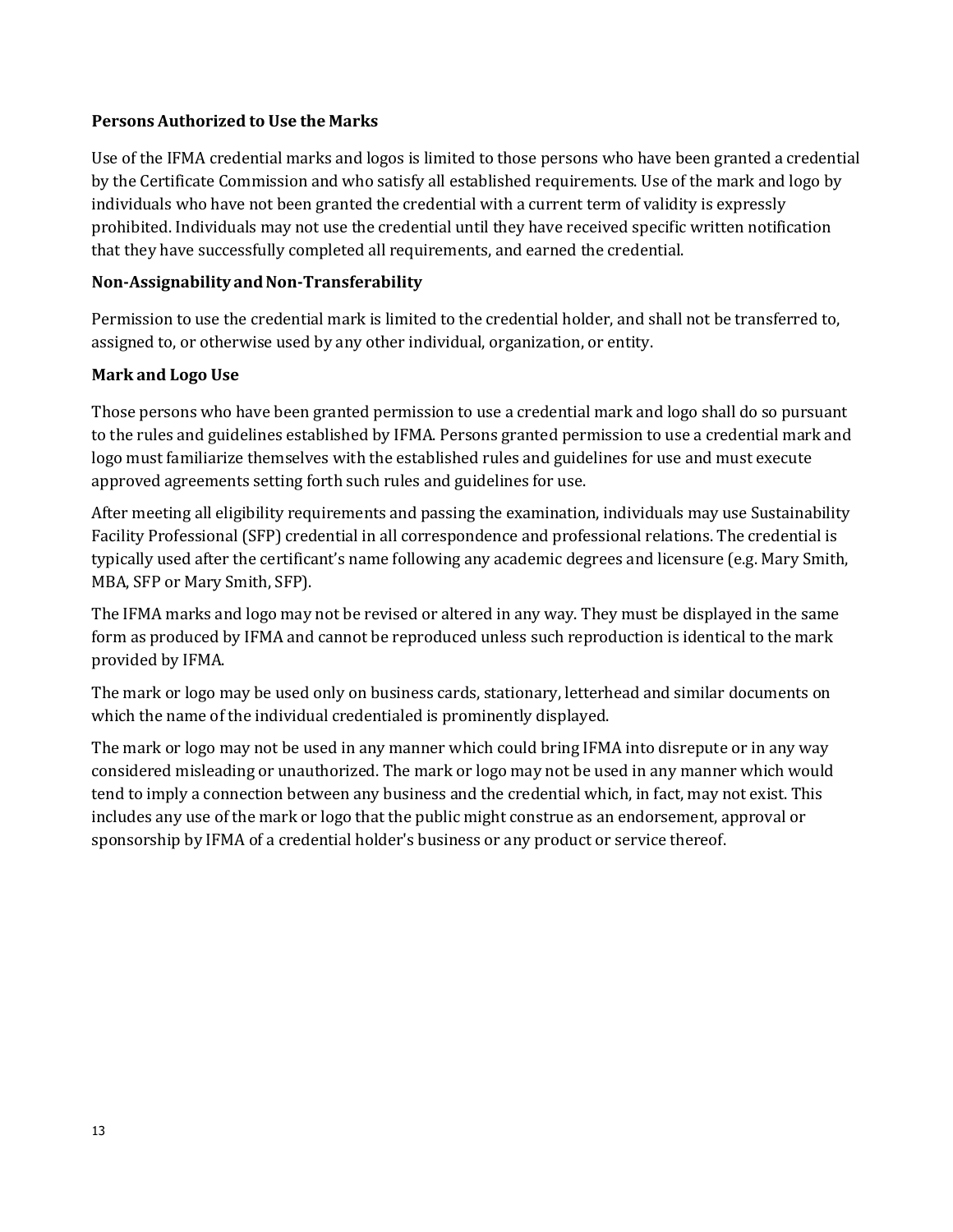# <span id="page-13-0"></span>**APPENDIX**

[Candidate Form for Special Accommodation Requests](https://ifmacdn.azureedge.net/sfcdn/docs/default-source/marketing/pd-pages/request-for-special-accommodations---candidate-form-04162018.pdf?sfvrsn=0.19909226152212178)

[Physician Form for Special Accommodation Requests](https://ifmacdn.azureedge.net/sfcdn/docs/default-source/marketing/pd-pages/physician-form---ada-accomodation-2018.pdf?sfvrsn=2)

[Facility Management Knowledge Center](http://www.ifma.org/know-base/knowledge-library)

[FM.Training Online Courses](https://www.fm.training/topclass/login.do)

# <span id="page-13-1"></span>**CAMP System**

[CAMP User Guide](https://ifmacdn.azureedge.net/sfcdn/docs/default-source/marketing/pd-pages/camp2-user-39-s-guide_v0321_final.pdf?sfvrsn=2) SFP [FAQs](https://www.ifma.org/credentials/sustainability-facility-professional-sfp/)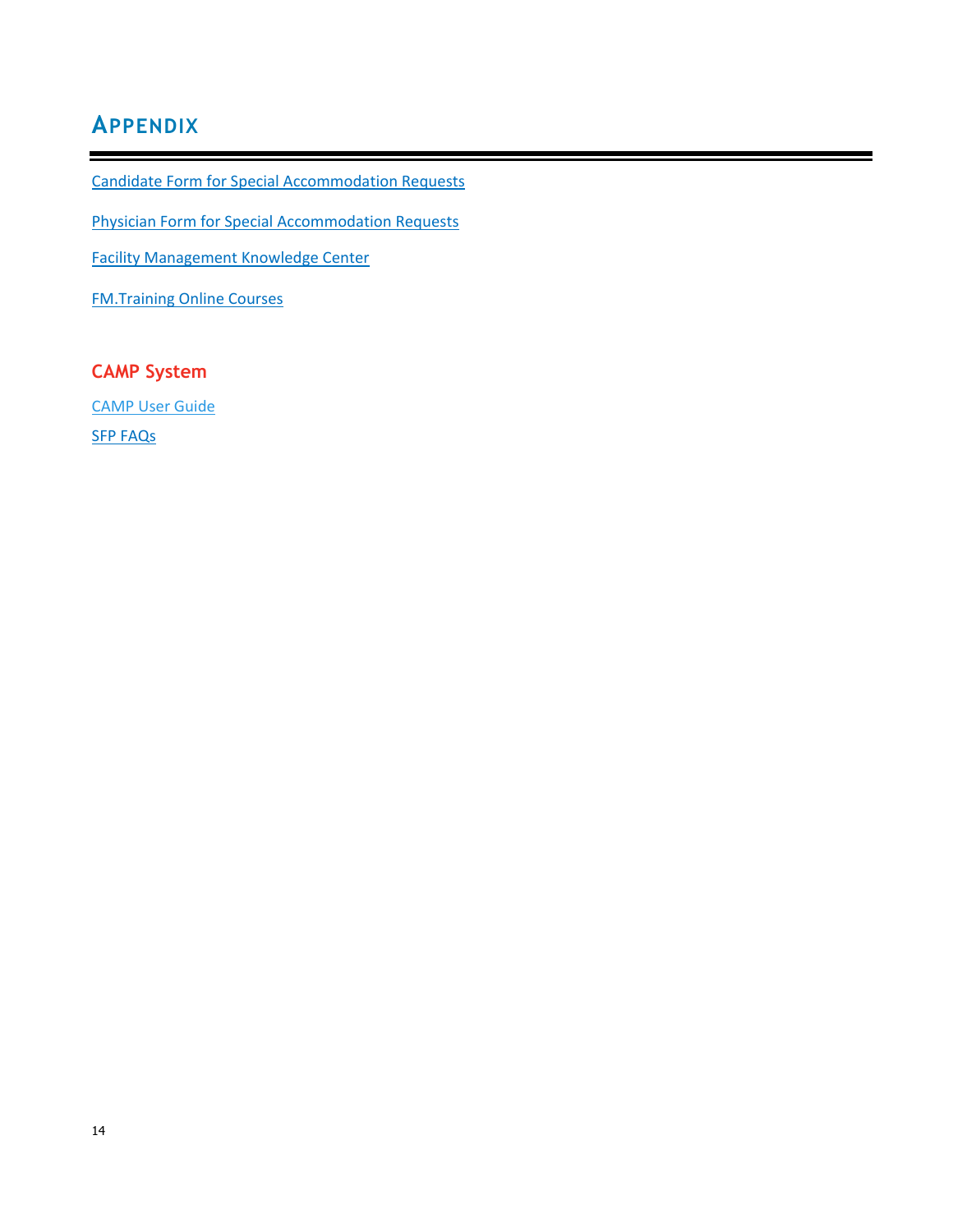# **Certificate Tiered Pricing- Country Listing**

| <b>Tier 1</b>               | <b>Tier 2</b>                | Tier 3                        |
|-----------------------------|------------------------------|-------------------------------|
| Australia                   | <b>Bahrain</b>               | Algeria                       |
| Austria                     | Botswana                     | Argentina                     |
| <b>Bahamas</b>              | <b>Brunei</b>                | Bangladesh                    |
| <b>Belgium</b>              | <b>Bulgaria</b>              | <b>Barbados</b>               |
| <b>Bermuda</b>              | Chile                        | <b>Bosnia and Herzegovina</b> |
| Canada                      | Colombia                     | Brazil                        |
| Cayman Island               | Costa Rica                   | <b>Burma</b>                  |
| <b>Denmark</b>              | Curacao                      | China                         |
| Finland                     | Cyprus (Greek area)          | Croatia                       |
| France                      | Estonia                      | <b>Czech Republic</b>         |
| Germany                     | <b>Faeroe Islands</b>        | <b>Dominican Republic</b>     |
| <b>Holland</b>              | Greece                       | Ecuador                       |
| <b>Hong Kong</b>            | <b>Israel</b>                | Egypt, Arab Rep.              |
| Iceland                     | Lebanon                      | Fiji Island                   |
| Ireland                     | <b>Mauritius</b>             | Ghana                         |
| Italy                       | Portugal                     | Guinea                        |
| Japan                       | <b>Puerto Rico</b>           | Guinea-Bissau                 |
| Kuwait                      | <b>Republic of Macedonia</b> | Guyana                        |
| Liechtenstein               | Romania                      | Haiti                         |
| Luxembourg                  | Saint Lucia                  | Hungary                       |
| <b>New Zealand</b>          | Slovak Republic              | India                         |
| Norway                      | Spain                        | Indonesia                     |
| Oman                        | St. Kitts                    | <b>Ivory Coast</b>            |
| Qatar                       | <b>Taiwan</b>                | Jamaica                       |
| Saudi Arabia                | <b>Thailand</b>              | Jordan                        |
| Singapore                   | Uruguay                      | Kenya                         |
| Slovenia                    | Venezuela                    | Malaysia                      |
| South Korea                 | Virgin Islands               | <b>Mexico</b>                 |
| Sweden                      |                              | Morocco                       |
| Switzerland                 |                              | Nigeria                       |
| <b>The Netherlands</b>      |                              | Pakistan                      |
| <b>United Arab Emirates</b> |                              | Papua New Guinea              |
| <b>United Kingdom</b>       |                              | Philippines                   |
| <b>United States</b>        |                              | Poland                        |
|                             |                              | Polska                        |
|                             |                              | Samoa                         |
|                             |                              | Serbia and Montenegro         |
|                             |                              | Sierra Lione                  |
|                             |                              | Sri Lanka                     |
|                             |                              | Syria                         |
|                             |                              | Tanzania                      |
|                             |                              | <b>Trinidad and Tobago</b>    |
|                             |                              | Turkey                        |
|                             |                              | Uganda                        |

Vietnam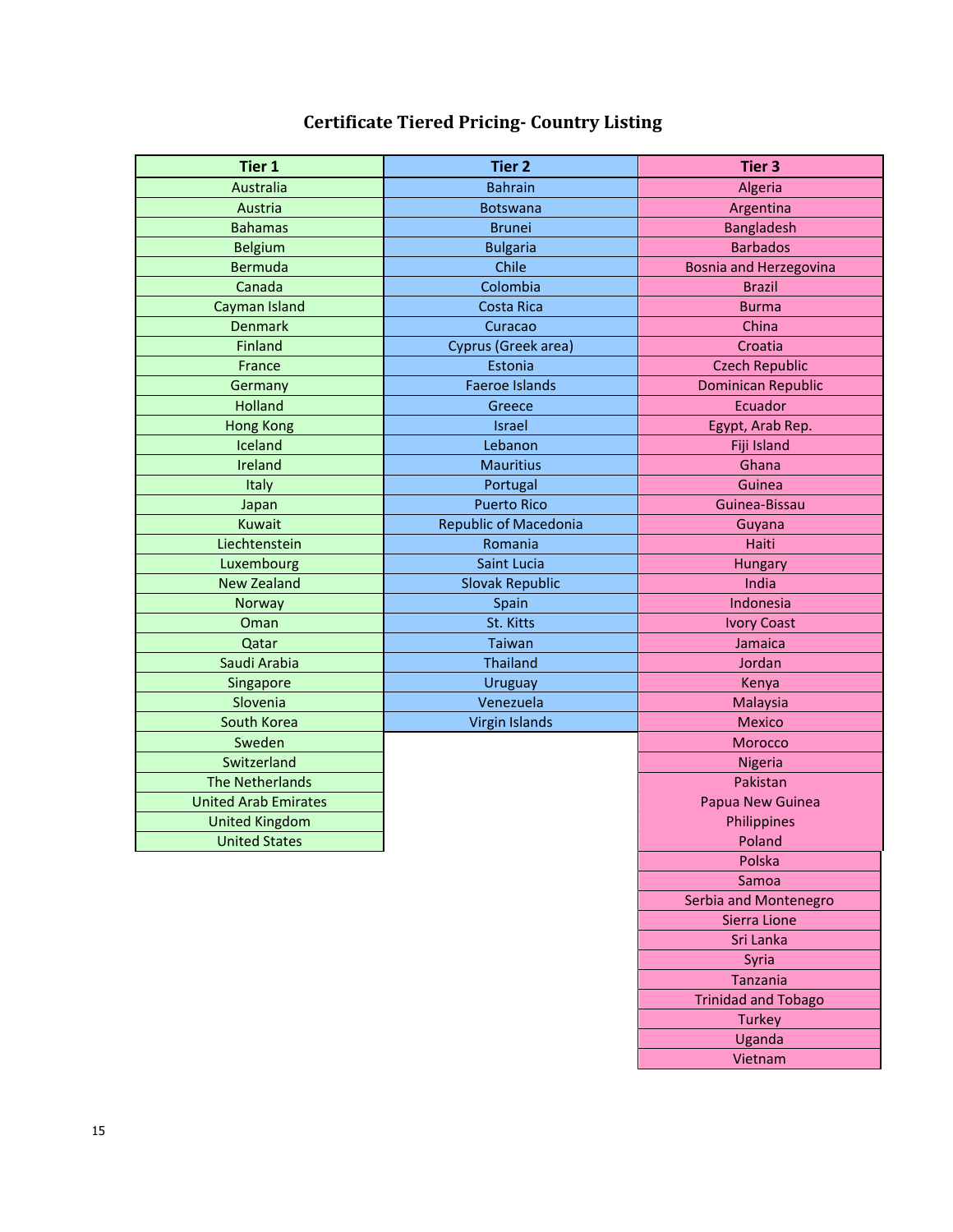# **Initial Credentialing**

[Candidate Form for Special Accommodation Requests](https://ifmacdn.azureedge.net/sfcdn/docs/default-source/marketing/pd-pages/request-for-special-accommodations---candidate-form-04162018.pdf?sfvrsn=0.19909226152212178) [Physician Form for Special Accommodation Requests](https://ifmacdn.azureedge.net/sfcdn/docs/default-source/marketing/pd-pages/physician-form---ada-accomodation-2018.pdf?sfvrsn=2) [Facility Management Knowledge Center](http://www.ifma.org/know-base/knowledge-library) [FM.Training Online Courses](https://www.fm.training/topclass/login.do)

# **CAMP System**

[CAMP User Guide](https://ifmacdn.azureedge.net/sfcdn/docs/default-source/marketing/pd-pages/camp2-user-39-s-guide_v0321_final.pdf?sfvrsn=2) FMP [FAQs](https://www.ifma.org/credentials/facility-management-professional-fmp/)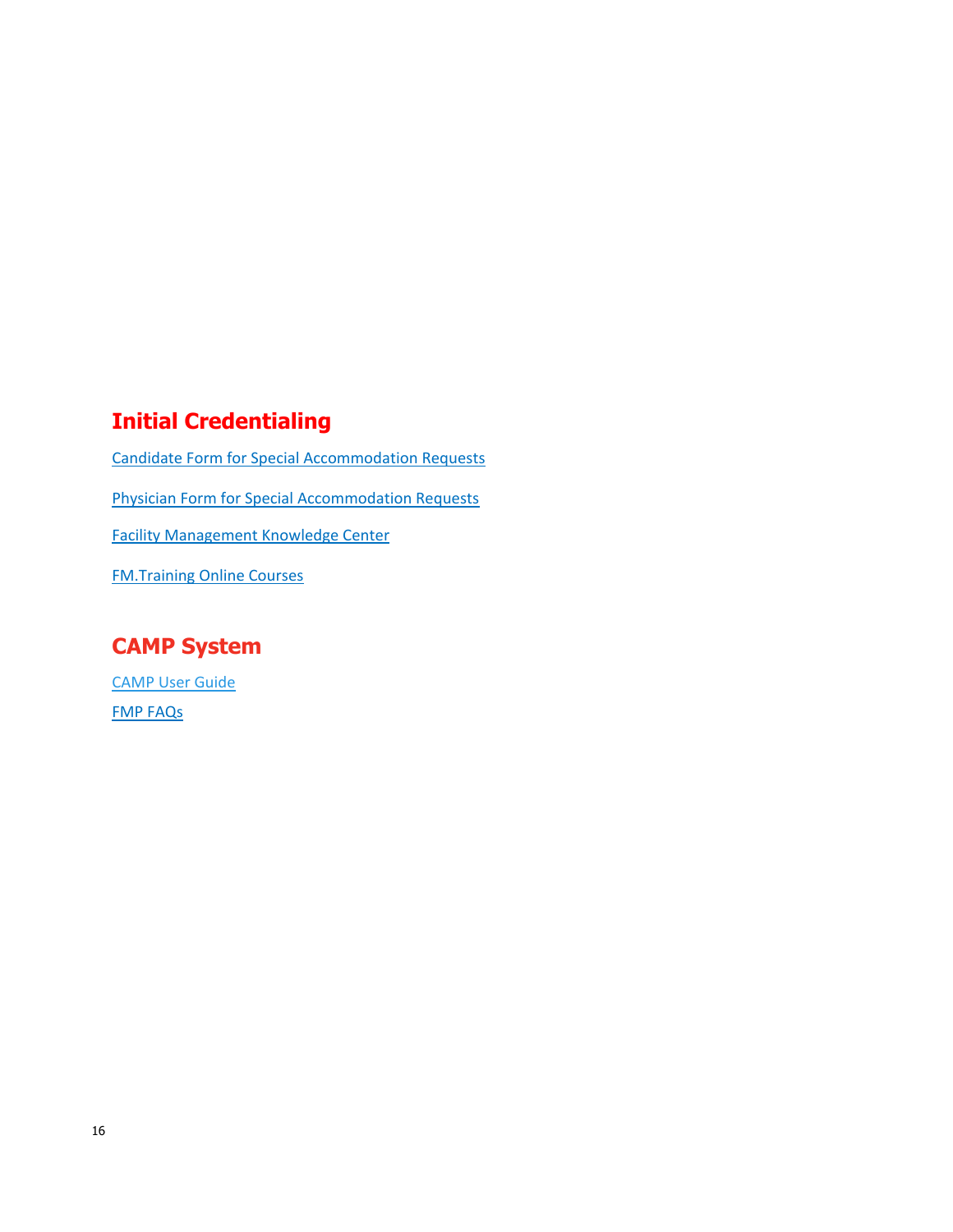# **Certificate Tiered Pricing- Country Listing**

| <b>Tier 1</b>               | <b>Tier 2</b>                | <b>Tier 3</b>                 |
|-----------------------------|------------------------------|-------------------------------|
| Australia                   | <b>Bahrain</b>               | Algeria                       |
| Austria                     | <b>Botswana</b>              | Argentina                     |
| <b>Bahamas</b>              | <b>Brunei</b>                | <b>Bangladesh</b>             |
| <b>Belgium</b>              | <b>Bulgaria</b>              | <b>Barbados</b>               |
| <b>Bermuda</b>              | Chile                        | <b>Bosnia and Herzegovina</b> |
| Canada                      | Colombia                     | <b>Brazil</b>                 |
| Cayman Island               | Costa Rica                   | <b>Burma</b>                  |
| <b>Denmark</b>              | Curacao                      | China                         |
| Finland                     | Cyprus (Greek area)          | Croatia                       |
| France                      | Estonia                      | <b>Czech Republic</b>         |
| Germany                     | <b>Faeroe Islands</b>        | <b>Dominican Republic</b>     |
| <b>Holland</b>              | Greece                       | Ecuador                       |
| <b>Hong Kong</b>            | Israel                       | Egypt, Arab Rep.              |
| Iceland                     | Lebanon                      | Fiji Island                   |
| Ireland                     | <b>Mauritius</b>             | Ghana                         |
| Italy                       | Portugal                     | Guinea                        |
| Japan                       | <b>Puerto Rico</b>           | Guinea-Bissau                 |
| Kuwait                      | <b>Republic of Macedonia</b> | Guyana                        |
| Liechtenstein               | Romania                      | Haiti                         |
| Luxembourg                  | <b>Saint Lucia</b>           | Hungary                       |
| <b>New Zealand</b>          | <b>Slovak Republic</b>       | India                         |
| Norway                      | Spain                        | Indonesia                     |
| Oman                        | St. Kitts                    | <b>Ivory Coast</b>            |
| Qatar                       | Taiwan                       | Jamaica                       |
| Saudi Arabia                | <b>Thailand</b>              | Jordan                        |
| Singapore                   | Uruguay                      | Kenya                         |
| Slovenia                    | Venezuela                    | Malaysia                      |
| South Korea                 | <b>Virgin Islands</b>        | <b>Mexico</b>                 |
| Sweden                      |                              | Morocco                       |
| Switzerland                 |                              | Nigeria                       |
| <b>The Netherlands</b>      |                              | Pakistan                      |
| <b>United Arab Emirates</b> |                              | Papua New Guinea              |
| <b>United Kingdom</b>       |                              | Philippines                   |
| <b>United States</b>        |                              | Poland                        |
|                             |                              | Polska                        |
|                             |                              | Samoa                         |
|                             |                              | Serbia and Montenegro         |
|                             |                              | Sierra Lione                  |
|                             |                              | Sri Lanka                     |